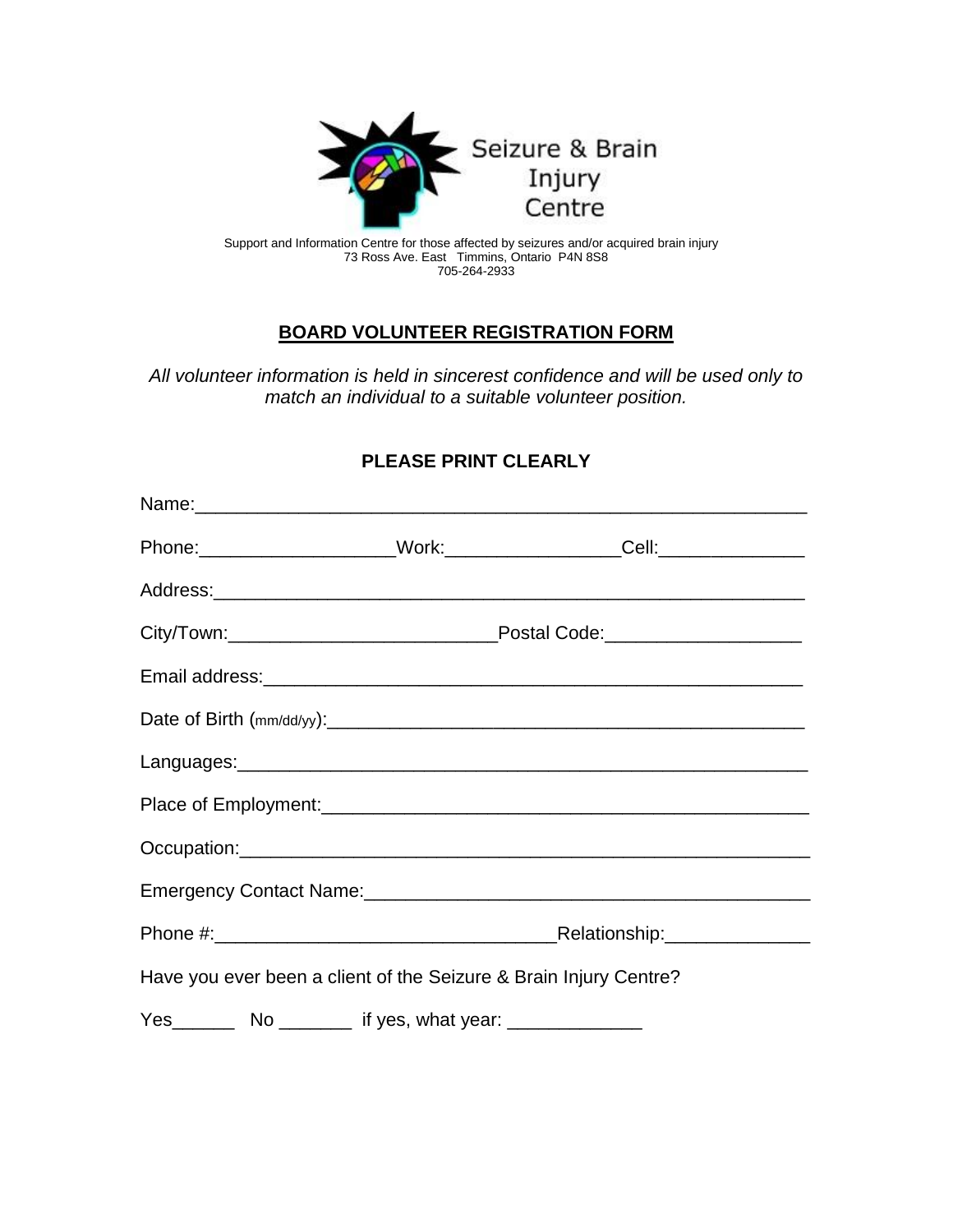*Professional and Employment Background* (please provide as much information as possible about your previous professional and employment experience as relevant)

*Community Involvement* (please provide information about your involvement with our community)

*Previous Board involvement* (please advise us if you have ever been on a Board and if so, which/where)

*Memberships in professional Organizations* (please advise us if you hold memberships in the community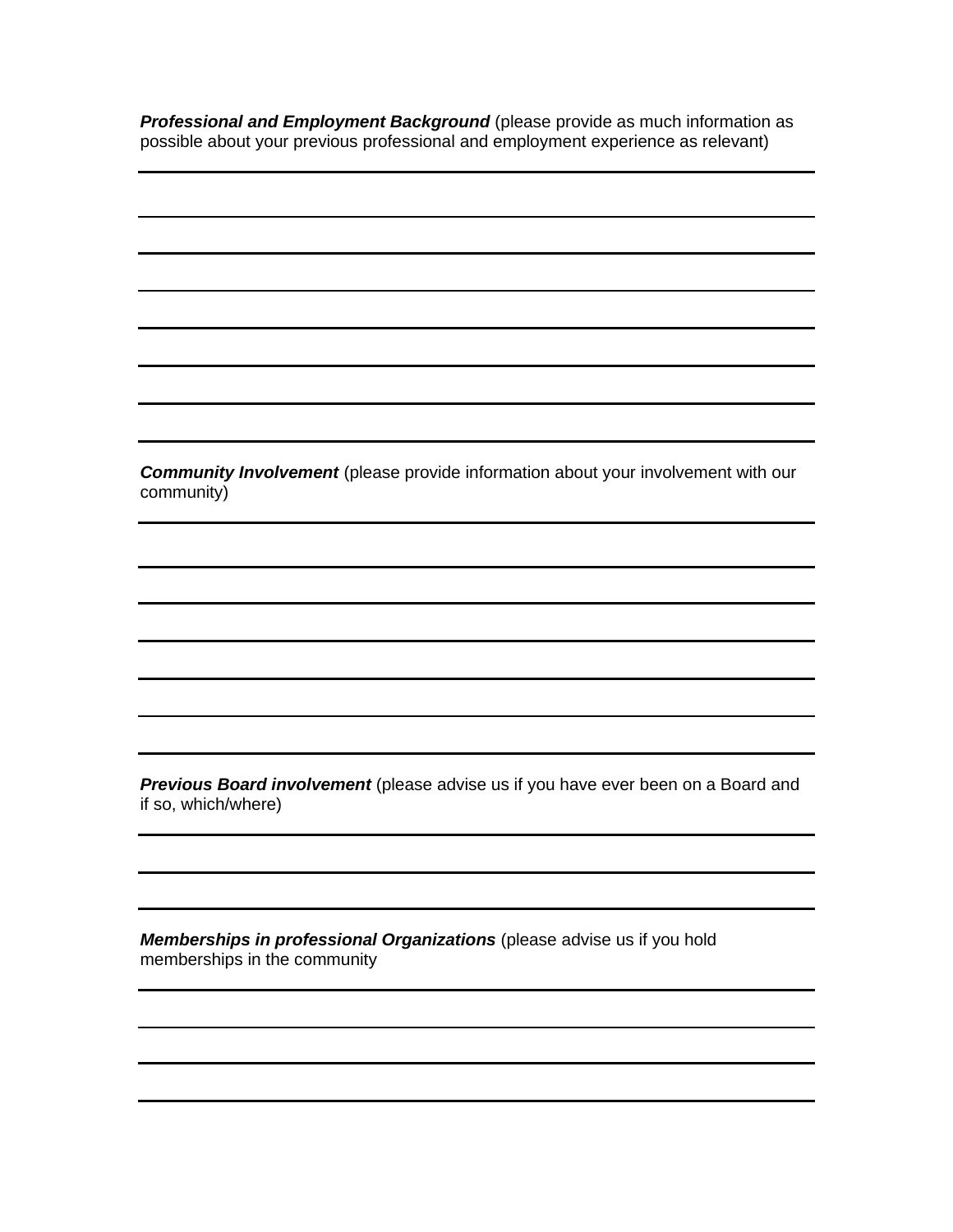*If you are accepted as a member of the Seizure & Brain Injury Centre's Board of Directors, what do you expect form our organization?*

**If you are accepted as a member of the Seizure & Brain Injury Centre's Board of Directors, what can we expect from you?**

*Please tell us about your interest in the Seizure & Brain Injury Centre and how you think the clients we service could benefit from your involvement.*

*\_\_\_\_\_\_\_\_\_\_\_\_\_\_\_\_\_\_\_\_\_\_\_\_\_\_\_\_\_\_\_\_\_\_\_\_\_\_\_\_\_\_\_\_\_\_\_\_\_\_\_\_\_\_\_\_\_\_\_\_\_\_\_\_\_\_\_\_\_\_*

**\_\_\_\_\_\_\_\_\_\_\_\_\_\_\_\_\_\_\_\_\_\_\_\_\_\_\_\_\_\_\_\_\_\_\_\_\_\_\_\_\_\_\_\_\_\_\_\_\_\_\_\_\_\_\_\_\_\_\_\_\_\_\_\_\_\_\_\_\_\_**

**\_\_\_\_\_\_\_\_\_\_\_\_\_\_\_\_\_\_\_\_\_\_\_\_\_\_\_\_\_\_\_\_\_\_\_\_\_\_\_\_\_\_\_\_\_\_\_\_\_\_\_\_\_\_\_\_\_\_\_\_\_\_\_\_\_\_\_\_\_\_**

*What are your talents, hobbies and leisure activities?*

*Please provide any additional information you wish to share with us.*